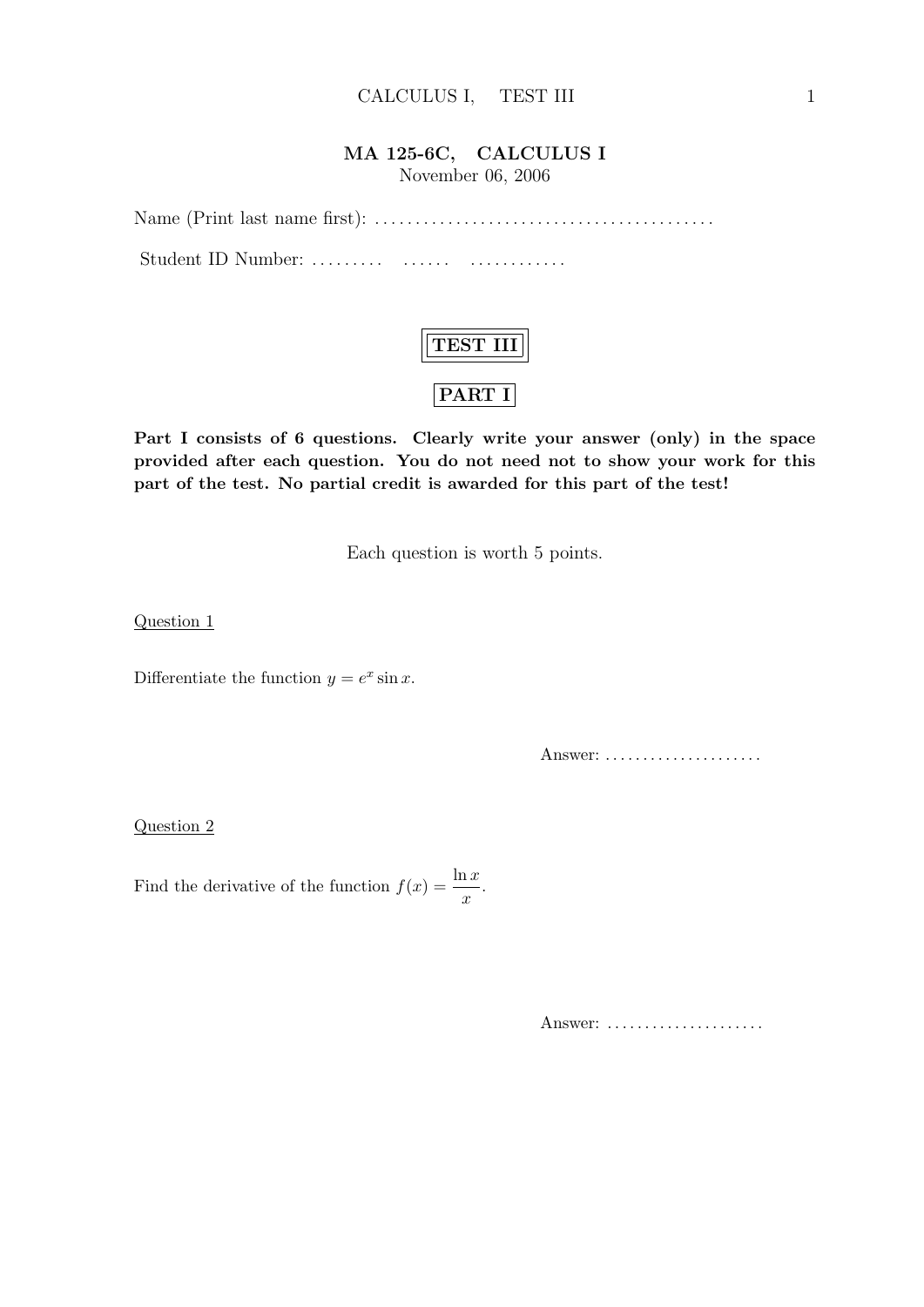### Question 3

Differentiate the function  $y = \ln(\sin x)$ .

Answer: ..................

#### Question 4

Suppose  $h(x) = e^x g(x)$  where  $g(0) = -3$  and  $g'(0) = 3$ . Find the numerical value of  $h'(0)$ .

Answer: ..................

#### Question 5

Find the derivative of the function  $y = \sin^{-1} x$ .

Answer: ..................

Question 6

Evaluate  $\lim_{x \to \infty} \frac{\ln x}{x + 1}$  $\frac{m}{x+2}$ .

Answer: ..................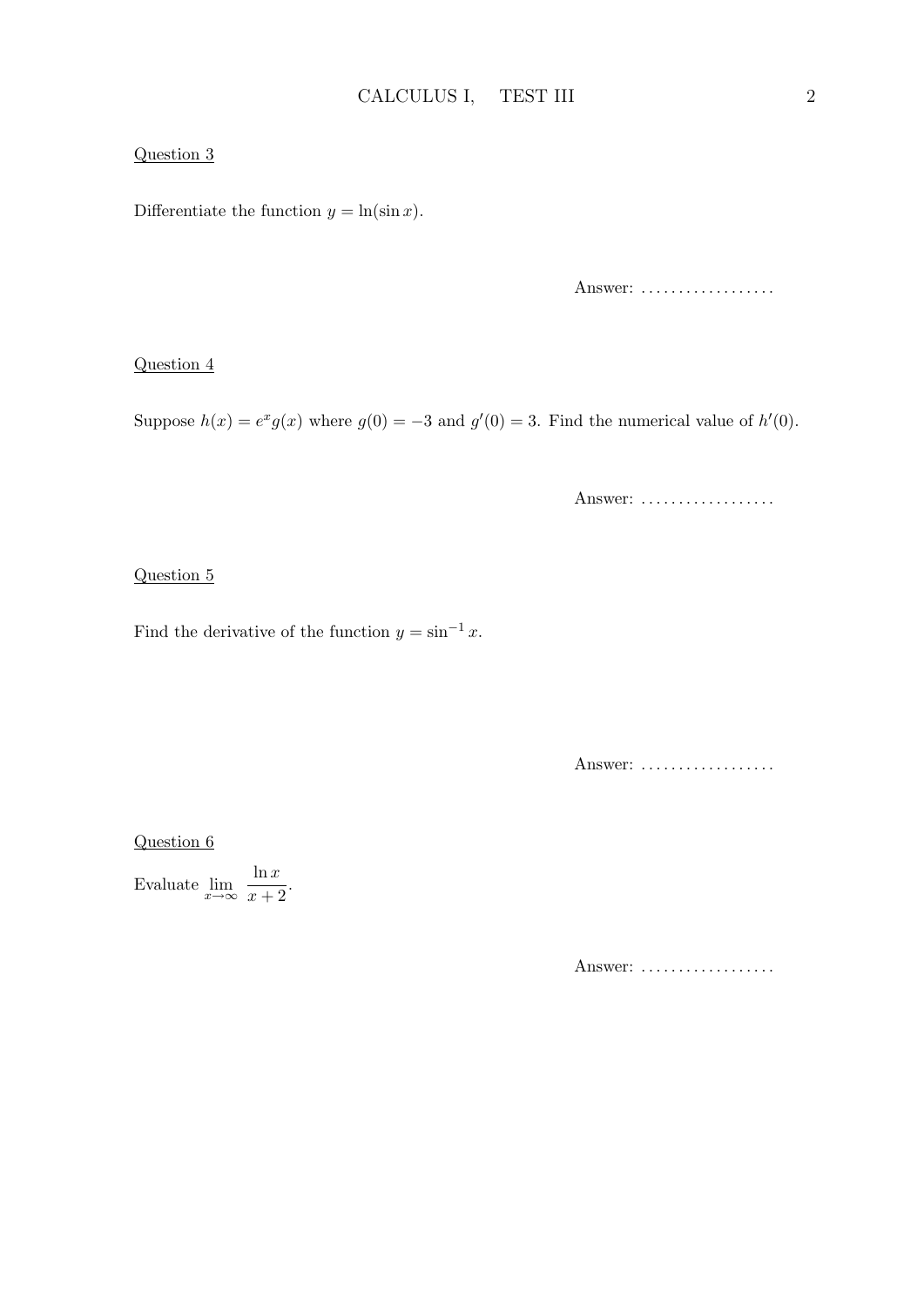### PART II

Each problem is worth 14 points.

Part II consists of 5 problems. You must show your work on this part of the test to get full credit. Displaying only the final answer (even if correct) without the relevant steps will not get full credit.

## Problem 1

(1) Find the linear approximation of the function  $g(x) = \sqrt{1+x}$  at  $a = 0$ .

(2) Use Newton's method with initial approximation  $x_1 = -1$  to find  $x_2$ , the second approximation to the root of the equation

 $x^3 + 9 = 0.$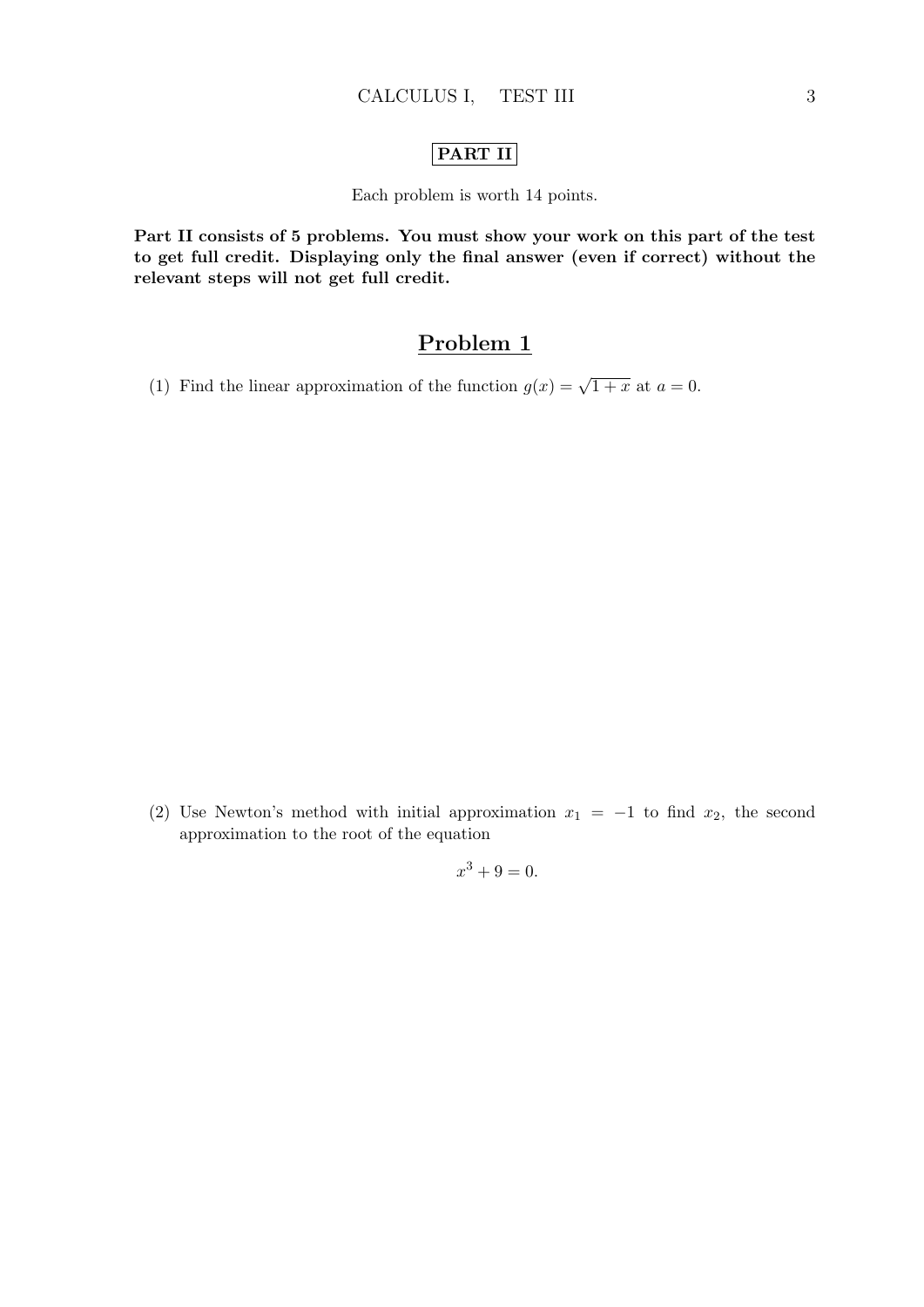The radius of a circular disk is given as 20 cm with a maximum error in measurement of 0.1 cm.

(1) Use differentials to estimate the maximum error in the calculated area of the disk (in  $\text{cm}^2$ ).

(2) What is the relative error?

(3) What is the percentage error?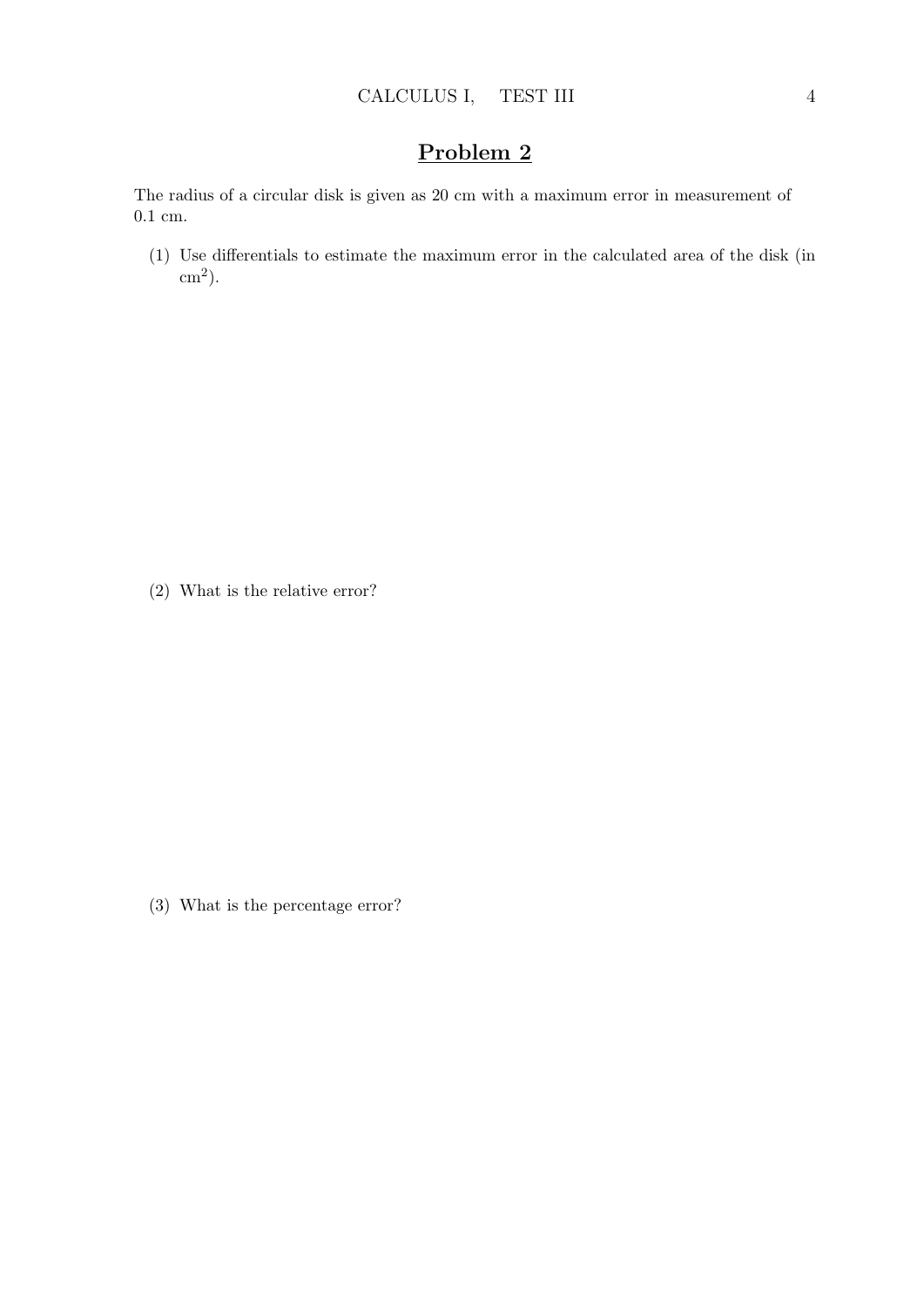(1) Differentiate the function, and simplify completely by expressing your answer as a single fraction.

$$
g(x) = \ln \sqrt{\frac{x+2}{x-2}}.
$$

(2) Differentiate the function

$$
y = e^{x \sin x}.
$$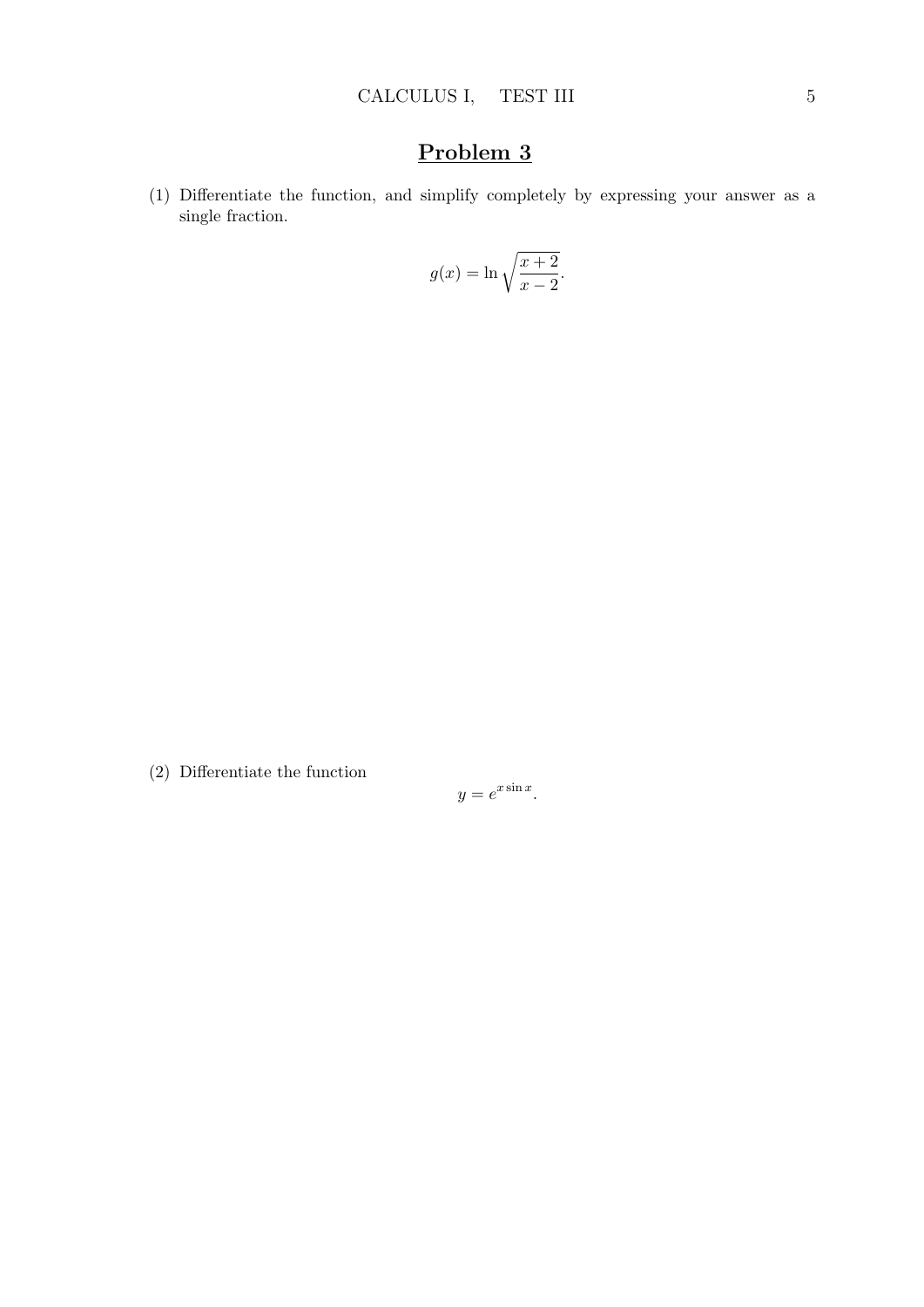(a) Use logarithmic differentiation to find the derivative of the function

 $y = x^{\sin x}$ .

(b) Differentiate the function  $y = \tan^{-1}(\sqrt{x})$ .